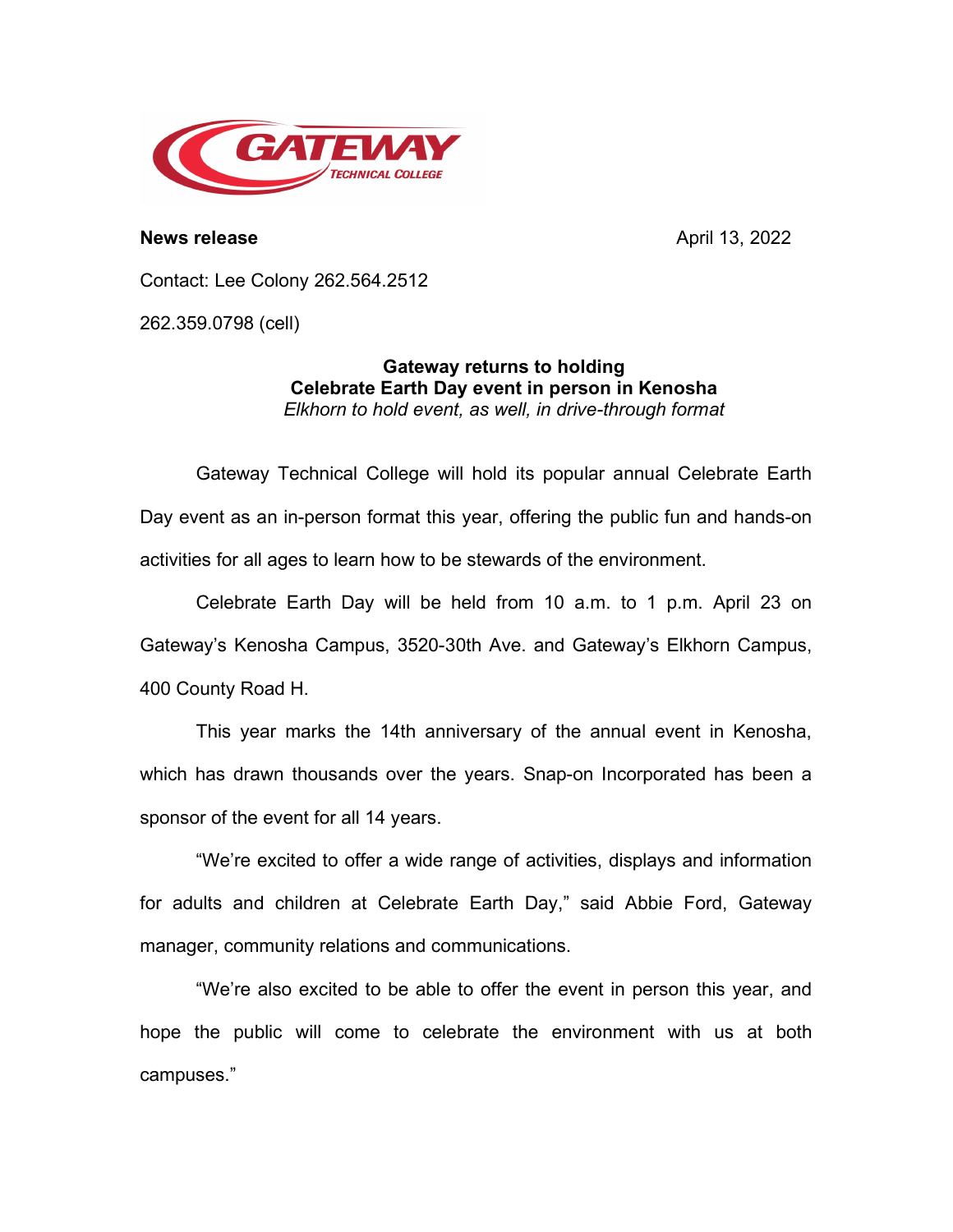New this year at Kenosha will be vendors located in the Pike Creek Horticulture Center and some new activities will be featured in key areas of the event.

## **Kenosha Campus**

The event features many earth-friendly activities, informational booths and children's crafts. For a full guide to all activities for the day, please go to [www.gtc.edu/earthday](http://www.gtc.edu/earthday) . The event is free and open to the public.

Prior to the general event, there will be a Pike Creek cleanup on the campus from 9 a.m. to 10:30 a.m. Those interested should meet at the Pike Creek Horticulture Center.

A few of the many the events and features on the Kenosha Campus include:

- **Children's activities** including hands-on crafts in the Pike Creek Horticulture Center, educational activities at the Center for Sustainable Living and a throw-line contest hosted by Gateway's Arboriculture-Urban Forestry program.
- **Informational booths.** Environmentally-focused businesses and groups will be on hand at the Pike Creek Horticulture Center.
- **Electronics Recycling.** Drop off electronics including computers, printers, VCRs and DVD players at the electronics recycling booth located in the Madrigrano Conference Center parking lot. Visit [www.gtc.edu/earthday](http://www.gtc.edu/earthday) to find a full list of accepted items.